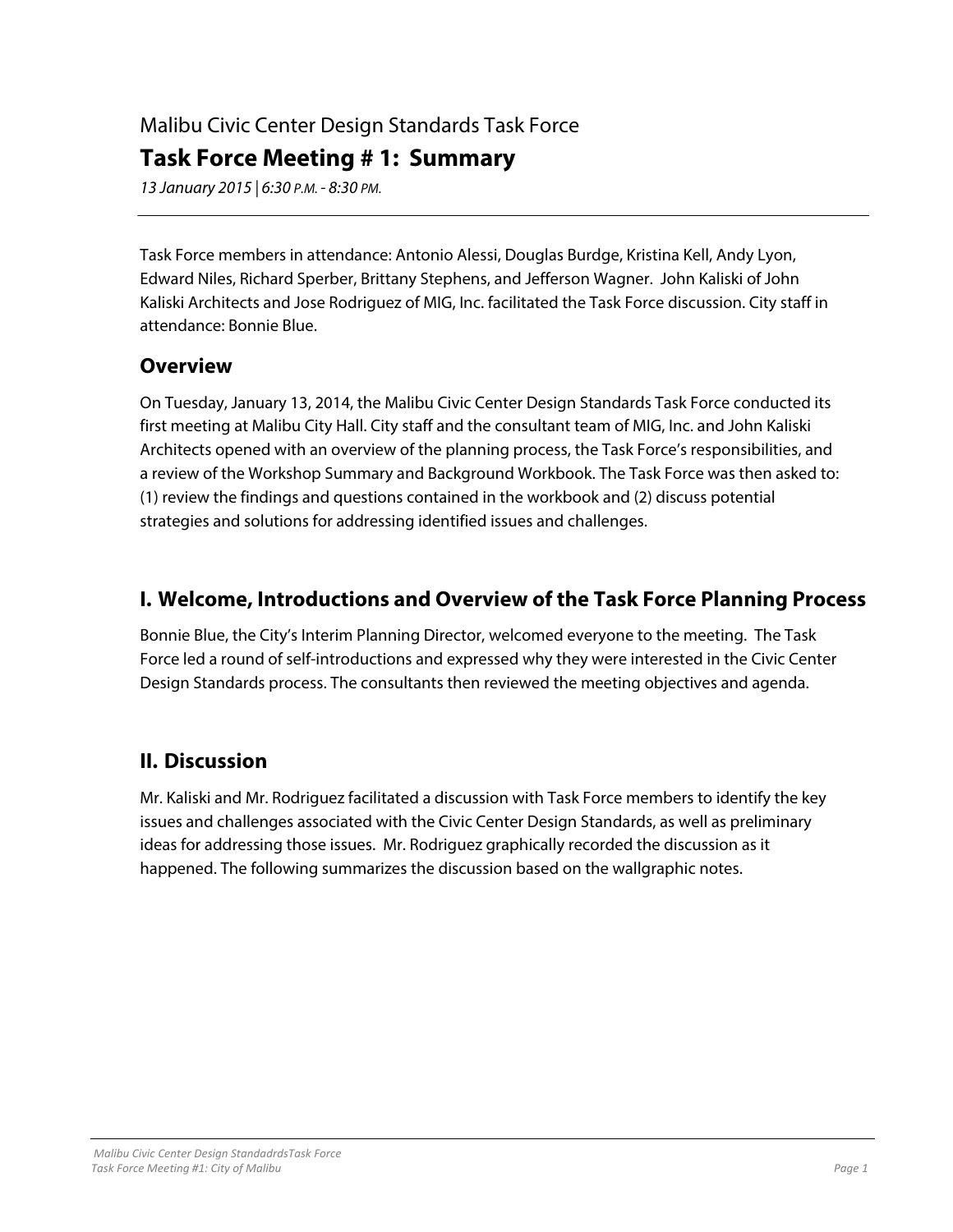#### **What is Malibu?**

Task Force members provided examples of what Malibu is to them. The following questions and ideas emerged.

- **What is a Civic Center?** A public gathering space or focal point at the center of a community. A place for the community to congregate.
- **What can Legacy Park become?** Legacy Park has potential to become a strong asset for the Civic Center area.
- **Trancas Country Market.** The recently constructed Trancas Country Market reflects Malibu's character with its small-scale buildings, landscaped common areas, and rural ambiance.
- **Locals.** Local residents exemplify the character of Malibu.

#### **Key Issues and Challenges**

Task Force members identified a wide range of key issues and challenges regarding the Civic Center area, surrounding development, and the City. The major themes of the discussion were as follows.

- **Traffic congestion.** Heavy auto congestion occurs throughout the area, especially on Cross Creek Road. Large numbers of users create conflicts among all transportation modes.
- **Connectivity.** Ensuring pedestrian safety throughout the Civic Center area and access to transit is a top priority.
- **Visitors.** Annually, Malibu attracts more than 13 million visitors. Accommodating their needs; such as restrooms and parking, as well as the needs of residents is a key challenge within the Civic Center area.
- **Parking Structure/Garage.** Parking is a contentious issue in the Civic Center. With future development, the challenge will be to develop enough parking to accommodate all users.
- **Legacy Park.** While the park provides natural habitat and water quality treatment, it remains a missed opportunity.
- **La Paz.** The La Paz commercial development proposal has gone through the entitlement process and will not be affected by any design standards. It has been approved by the Coastal Commission.
- **Easements.** Easements through private property could be used to create connections throughout the Civic Center area.
- **Architectural Theme(s).** The Task Force needs to develop an overarching theme for the area that comports with community sensibilities.
- **Space Constraints.** The Civic Center area is bound by the Pacific Ocean, Malibu Lagoon and Creek, and the Santa Monica Mountain foothills. These physical boundaries create constraints for future development.
- **New/Proposed Development.** With four major projects approved or proposed within the Civic Center area, concerns have arisen over compatibility with existing development.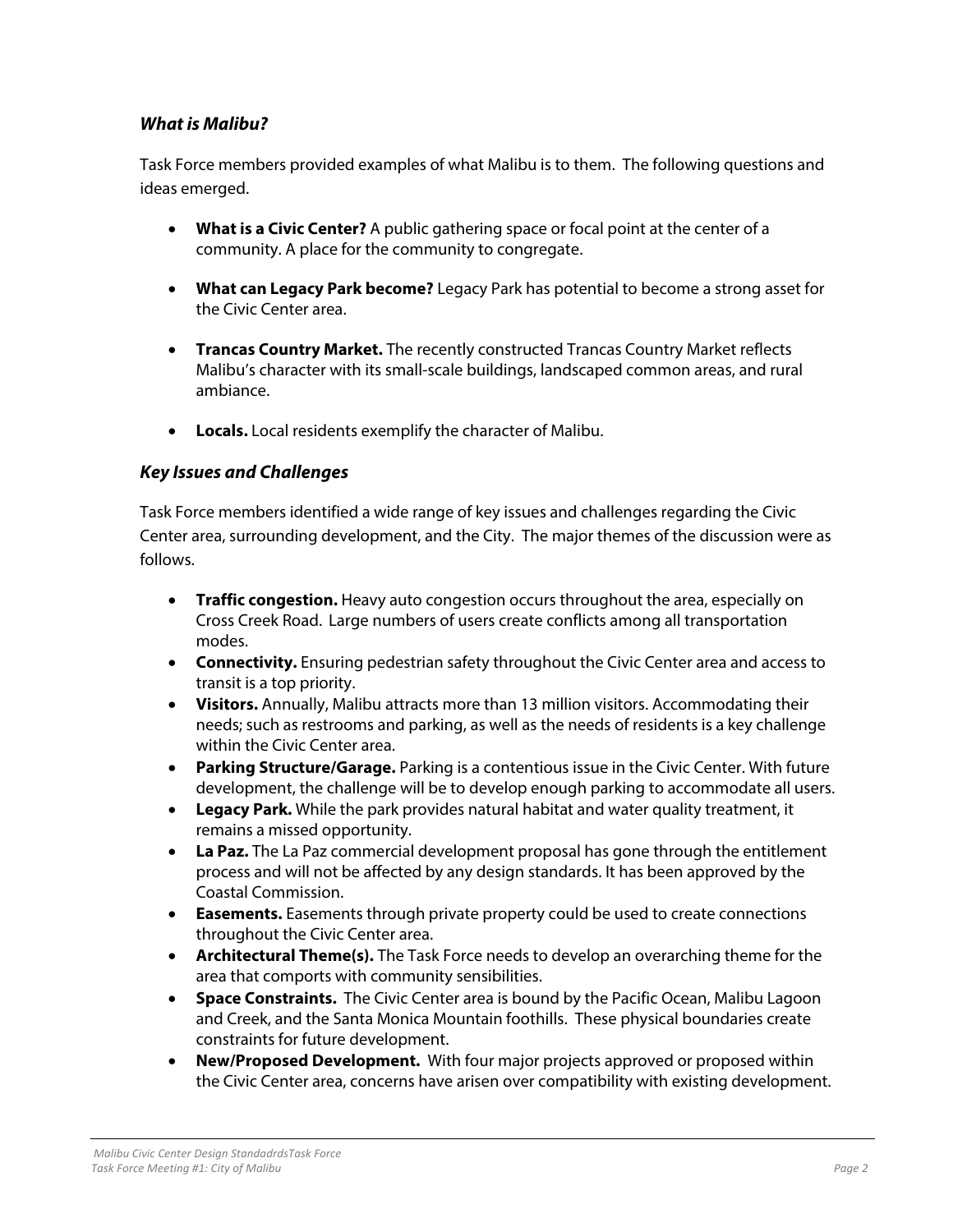**Cumulative Zoning Code.** Cumulative zoning classifies land use from the most restrictive to the least restrictive. This is contrasted by mutually exclusive zoning, which excludes all uses that are not within the prescribed uses for an area. For example, not allowing a residence to be built in a commercial district is exclusive zoning.

#### **Opportunities**

Task Force members provided examples and ideas they believed are integral to the Civic Center Design Standards. The following main ideas were discussed.

- **Connectivity.** Critical to development of the Civic Center Design Standards are internal circulation, walkability, and multiuse trails. The development of a promenade or esplanade could be a focal point.
- **Natural Habitat.** The natural habitat of the Civic Center area should be treated as the area's most valuable resource (e.g., Legacy Park, Malibu Creek, and Golf Course).
- **Sense of Place.** Utilizing the Civic Center's unique features can provide an opportunity to create a unique sense of place.
- **Financing.** One potential mechanism to fund projects could be an enhanced infrastructure financing district.
- **Flexible Standards.** Explore standards that would provide the ability for property owners to build what they want within less restrictive zones.

### **III. Closing and Next Steps**

The meeting closed with a discussion of the next steps outlined below:

- The Task Force recommended that more information be provided regarding:
	- 1. Information on Perenchio (conditions of approval for dedicating land)
	- 2. Coastal Development Permit conditions (path along the creek)
	- 3. List of properties for sale
	- 4. Adopted Local Coastal Plan trail map pending California Coastal Commission certification
	- 5. Pending and existing access/trail easements, e.g., La Paz, Perenchio
	- 6. Deed restrictions and use constraints for Legacy Park
- The Task Force stressed the need for an interactive design session or charrette with maps for the next meeting.
- The Task Force recommended the creation of an online website/forum and use of social media resources to engage members of the public unable to attend the meetings.

The meeting adjourned at 8:45 P.M.